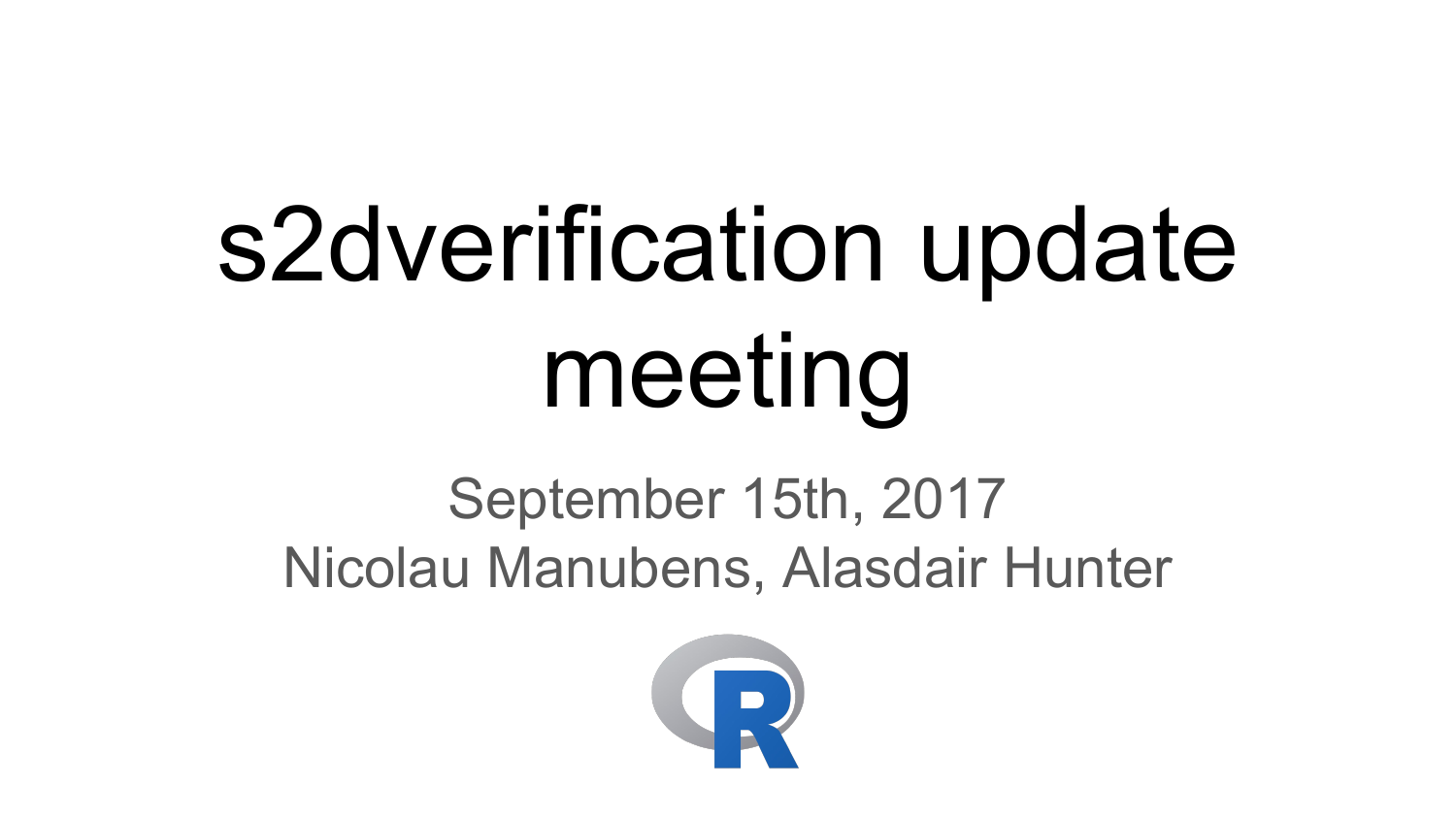### Please subscribe to the mailing list

Send an e-mail with the subject 'subscribe' to the following address:

s2dverification-request@bsc.es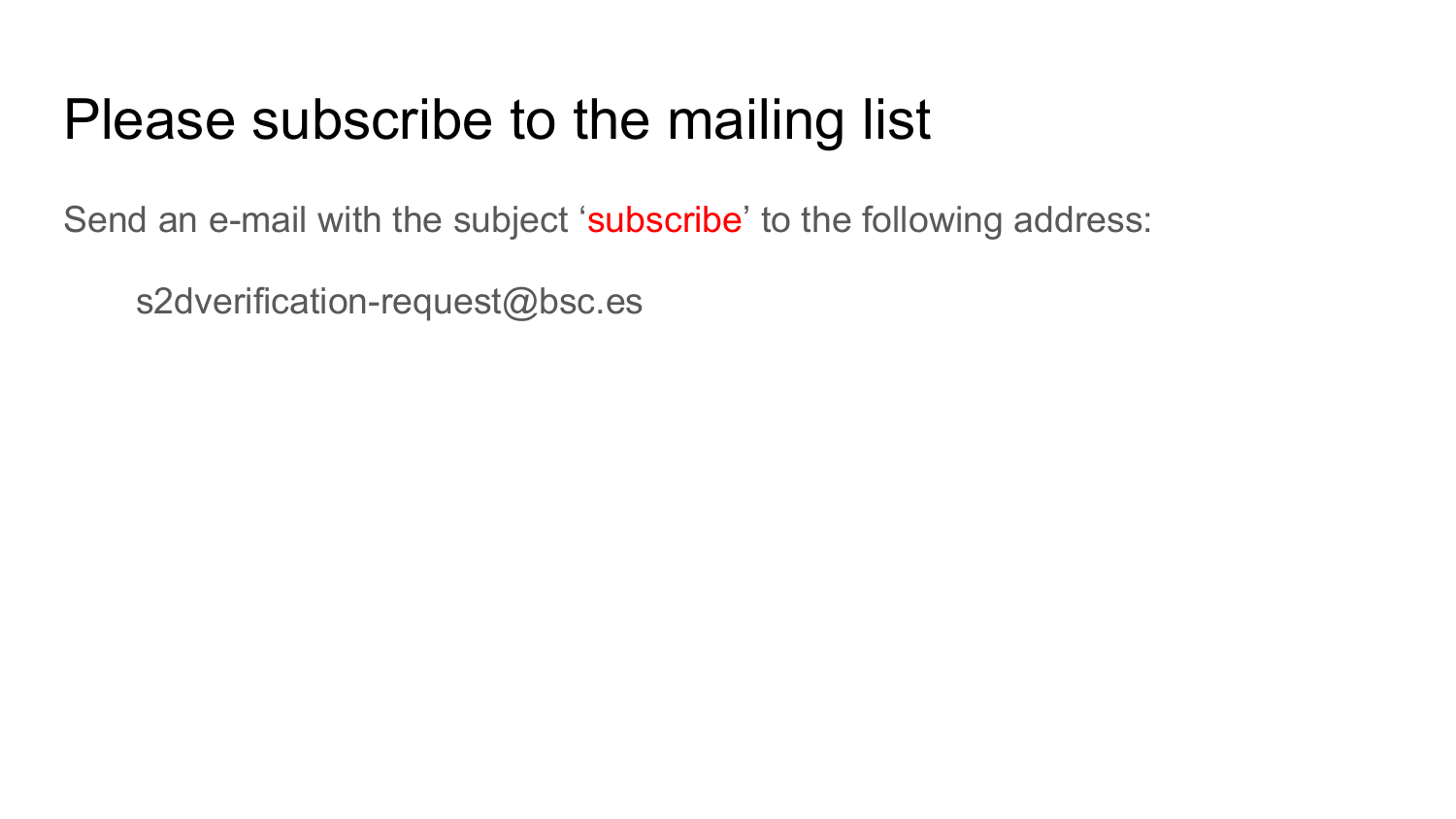# **Outline**

- Status and documentation
- How to work with currently available tools
- Chunking strategy
- Developed functionality not yet available in s2dverification
- Development plan
- Release plan
- Questions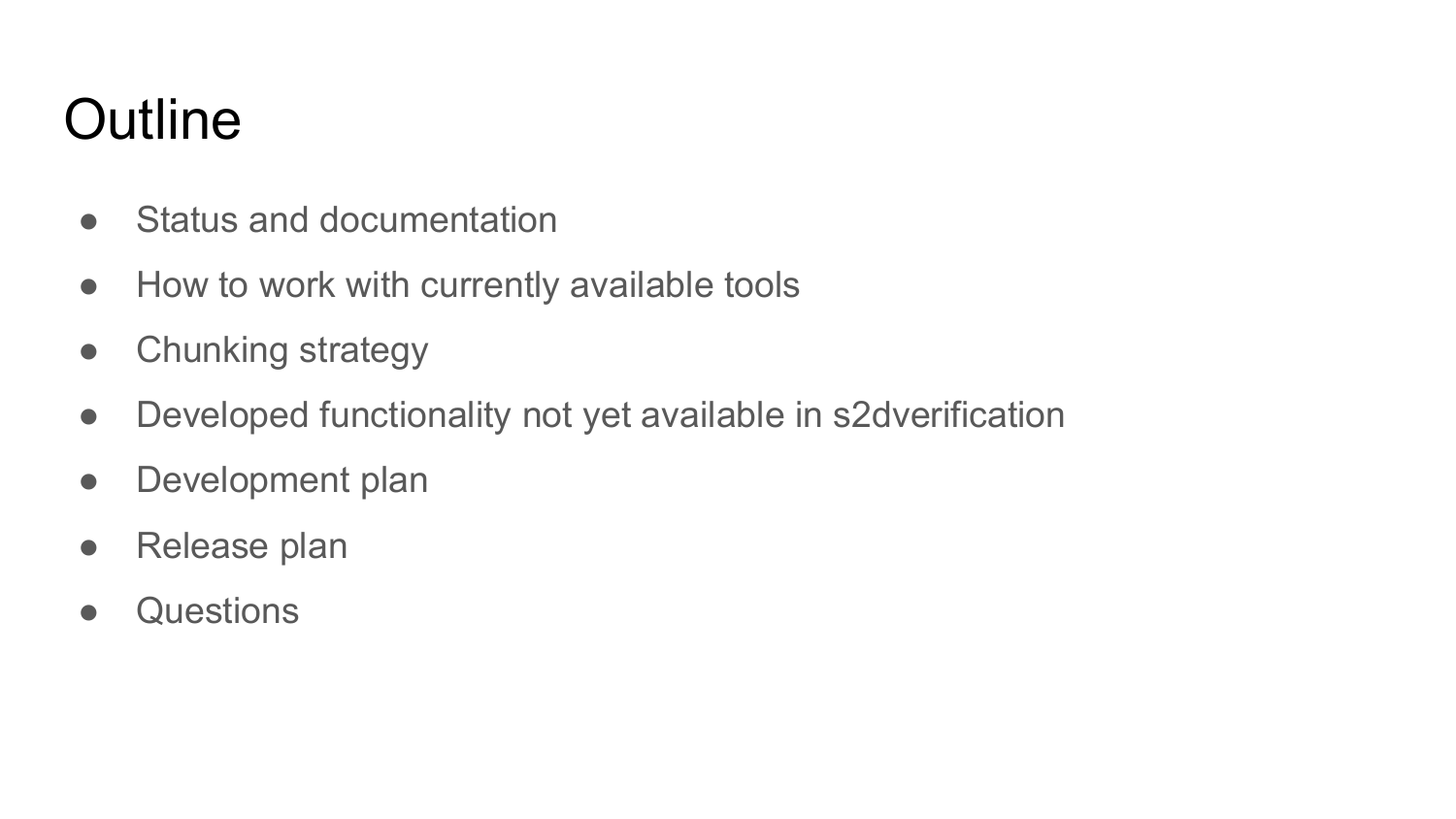### Status and documentation

Latest version is s2dverification v2.8.3, installed in the machines

Many developments ongoing, available on GitLab

EMS paper: received response. Trying to get it accepted with minor reviews

Link to the [s2dverification wiki](https://earth.bsc.es/wiki/doku.php?id=tools:s2dverification)

Link to the [GitLab page](https://earth.bsc.es/gitlab/es/s2dverification)

Links to vignettes: [s2dv user guide](https://earth.bsc.es/gitlab/es/s2dverification/blob/develop-vignettes/README.md) (outdated), [computing weather regimes](https://earth.bsc.es/gitlab/es/s2dverification/blob/develop-SeaIceModes/Vignette/Regimes.md)

Link to the [CRAN page](https://cran.r-project.org/web/packages/s2dverification/index.html)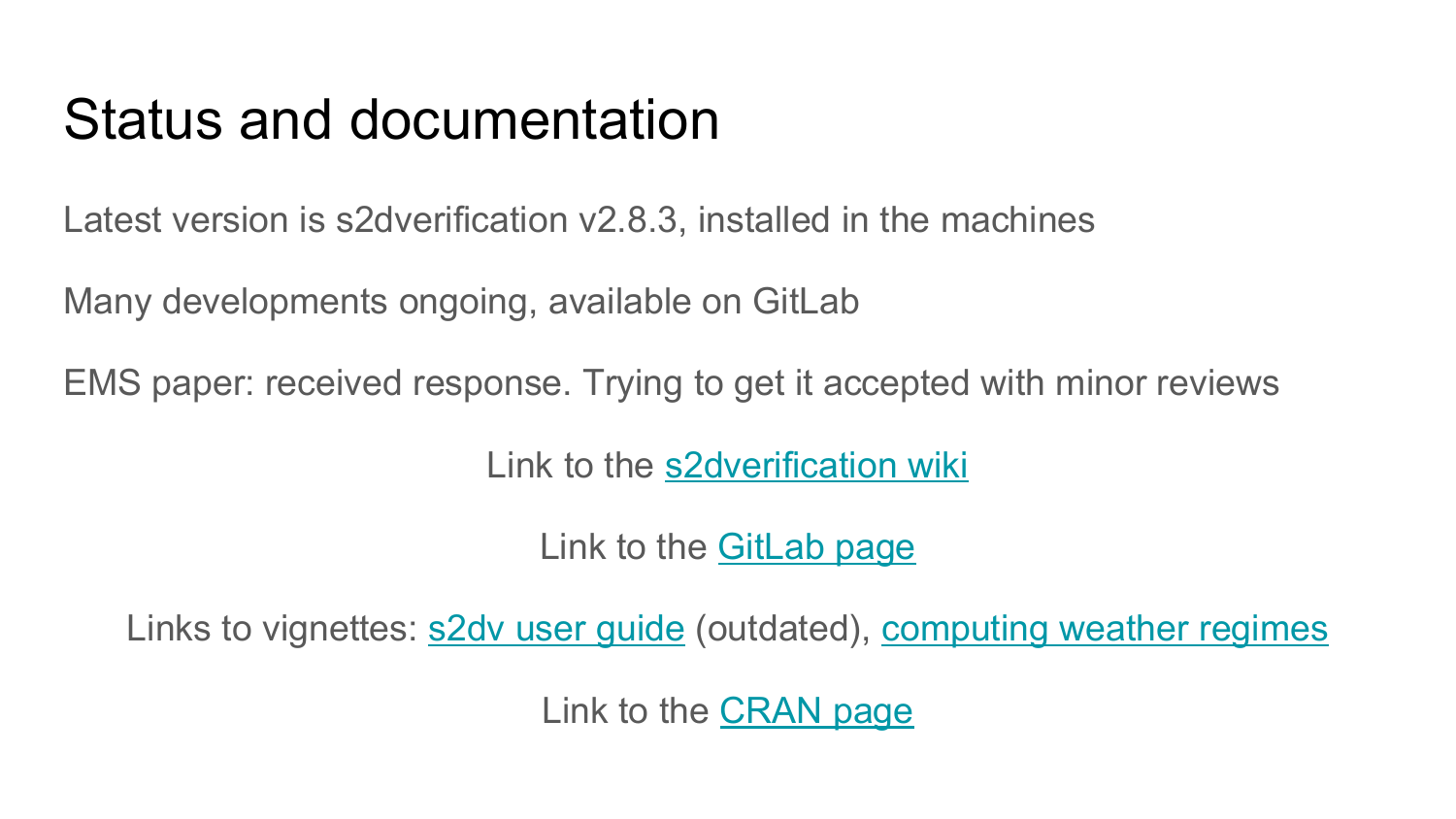3 options:

- s2dverification::Load Convenient for simple cases
- /shared/earth/software/scripts/LoadMembersChunks.R Convenient to load file per chunk per member data sets Compatible with s2dverification

● startR::Start

Convenient to load files with multiple regions, depth levels, on irregular grids… Can load file per chunk per member data sets Not compatible with s2dverification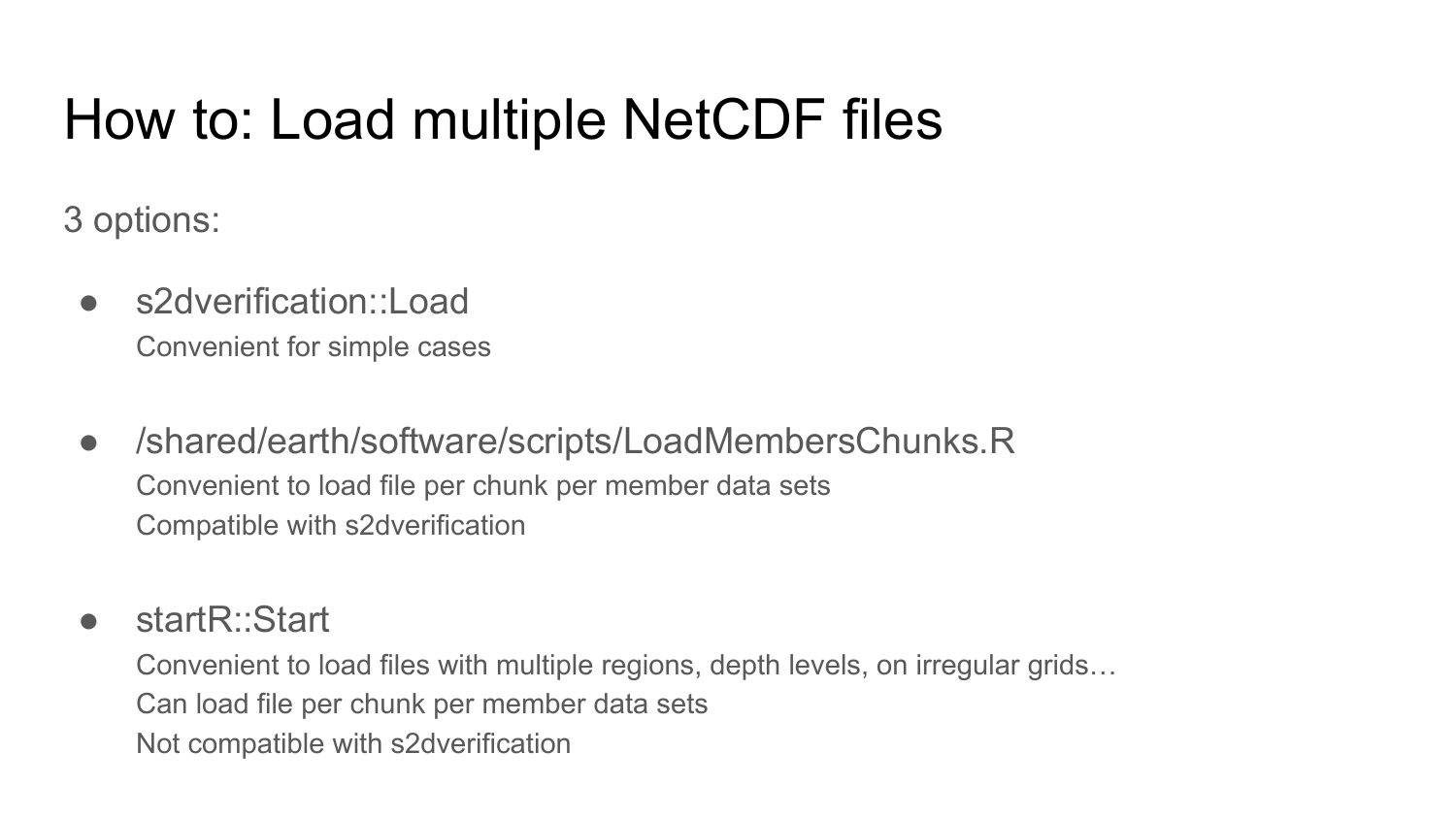**1.** s2dverification::Load

Convenient for simple cases

data <- **Load**('tos', 'i00k', 'erainterim', paste0(1985:2005, '1101'), leadtimemax =  $6$ , output = 'lonlat')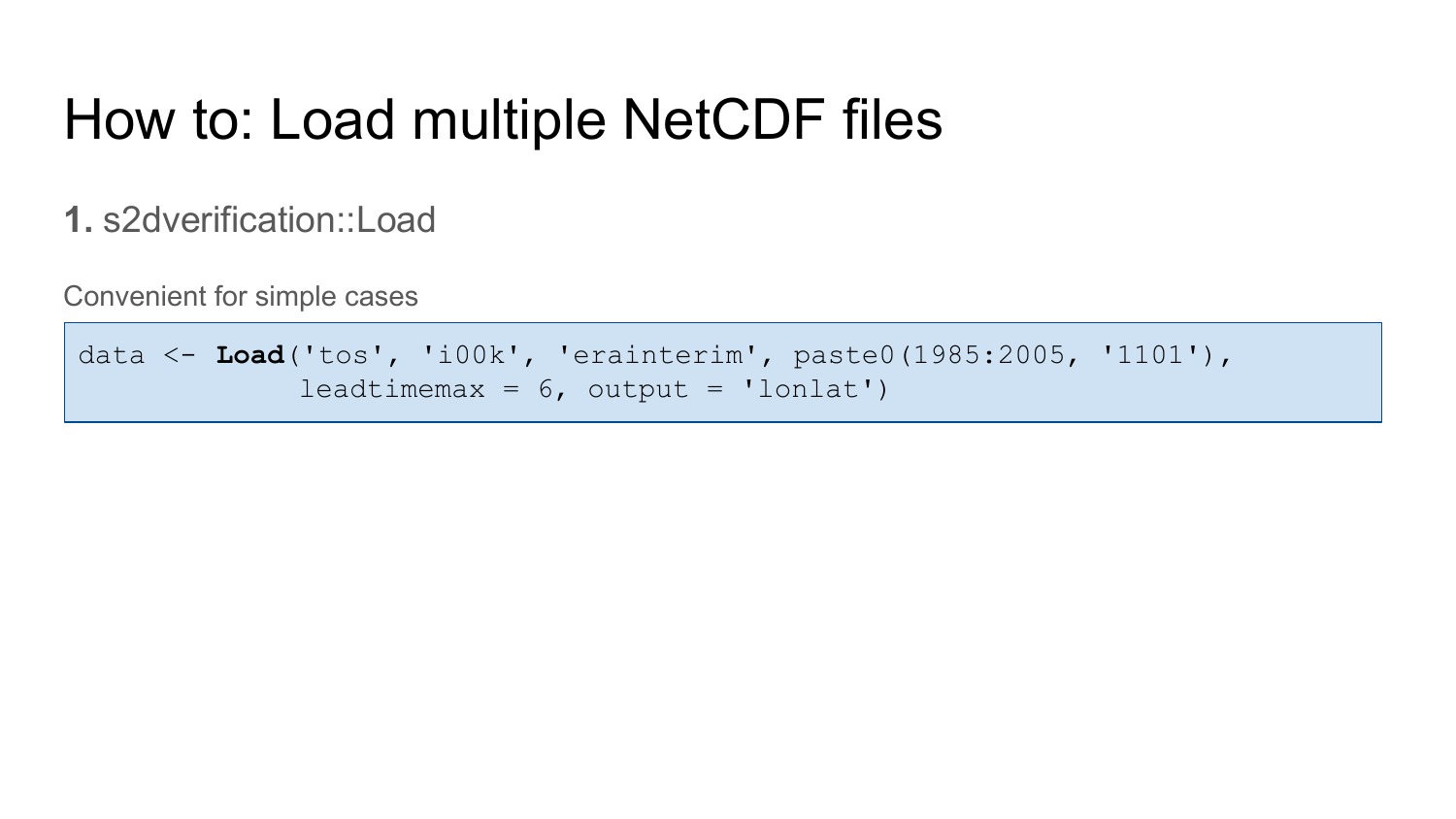**2.** /shared/earth/software/scripts/LoadMembersChunks.R

Convenient to load file per chunk per member data sets Compatible with s2dv

```
source('/shared/earth/software/scripts/LoadMembersChunks.R')
new exp <- paste0('/esarchive/exp/ecearth/t00p/monthly mean/',
                   ' $VAR_NAME$_f6h/$VAR_NAME$_Omon_EC-EARTH3_t00p_',
                   'S $START_DATE$_$MEMBER$_$CHUNK$.nc')
members <- list('19900101' = 'r1i1p1')
chunks <- list('19900101' = c('199001-199001', '199002-199002'))
data <- LoadMembersChunks('tos', new_exp, 'erainterim', '19900101',
                            members, chunks, ftimes_per_chunk = 1, 
                          output = 'lonlat')
```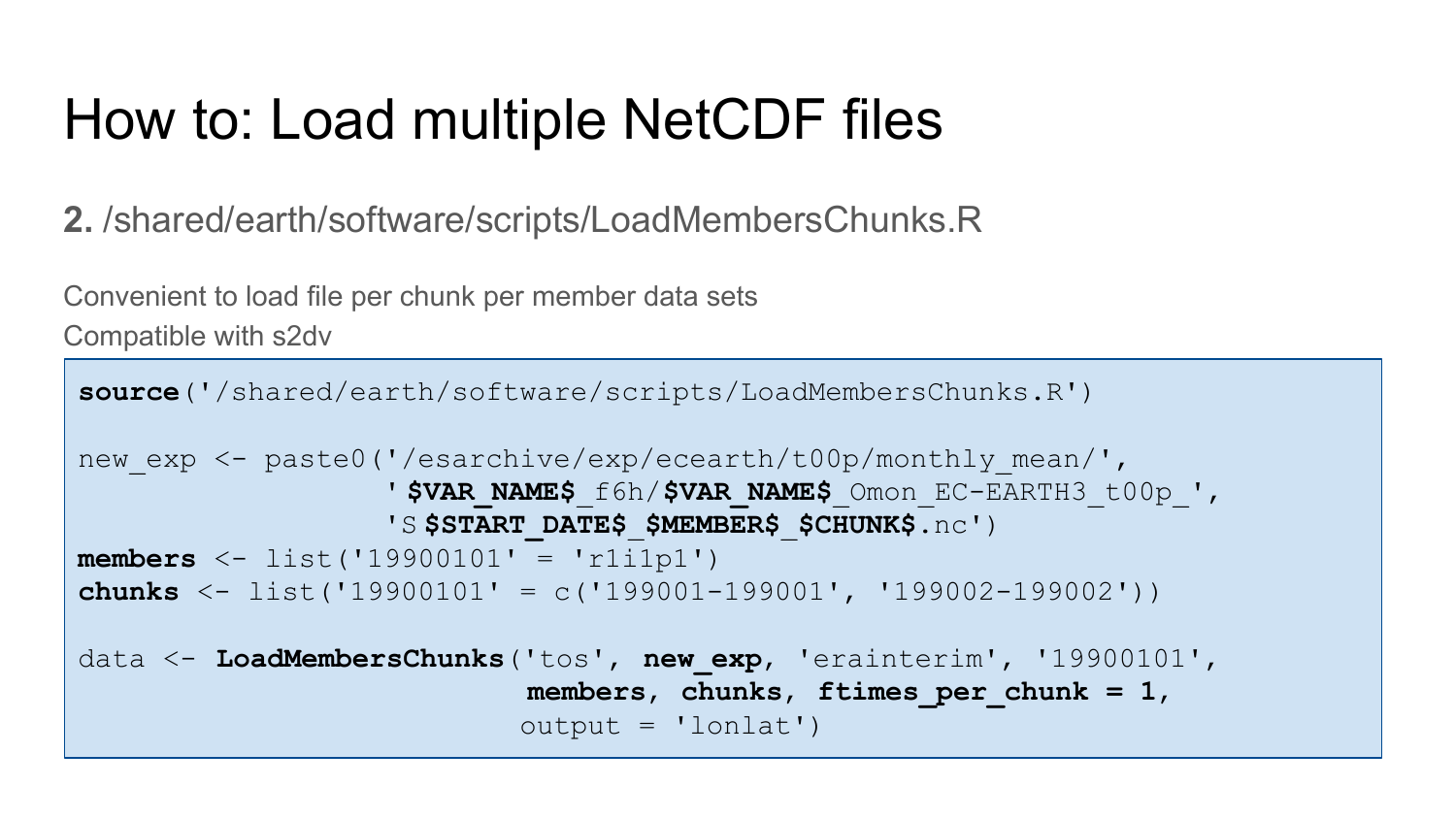### **3.** startR::Start

Convenient to load files with multiple regions, depth levels, on irregular grids, …

Can load file per member per chunk

Not compatible with s2dv yet. Not all functionality available in Load is available in Start

```
library(startR)
exp <- paste0('/esarchive/exp/ecearth/t00p/monthly mean/',
              ' $var$_*/$var$_*_S$sdate$_$member$_$chunk$.nc')
data \leq Start(dataset = exp, var = 'tos',
              sdate = '19900101', member = 'all', chunk = 'all',
             time = indices(1:6), lat = 'all', lon = 'all',
             chunk depends = 'sdate',
             time across = 'chunk')
```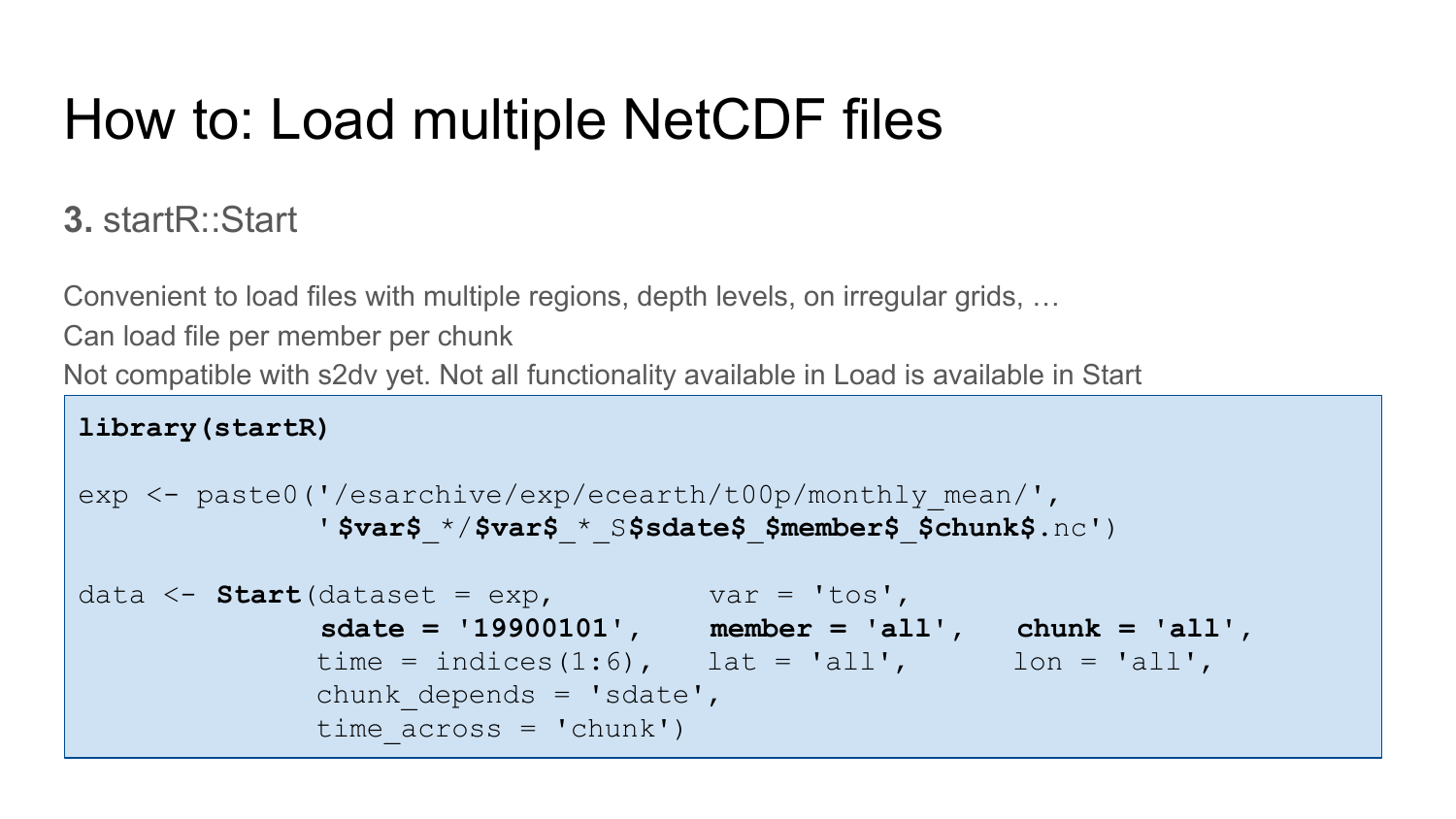### How to: Save arrays into a NetCDF file

**library(easyNCDF)**

```
a \le - array(1:400, dim = c(5, 10, 4, 2))
names(dim(a)) \leq c('lat', 'lon', 'time', 'var')
ArrayToNC(list(tos = a, prlr = a), 'tmp.nc')
```

```
> ncdump -h tmp.nc
netcdf tmp {
dimensions:
   lat = 5;
   lon = 10 ;
   time = UNLIMITED ; // (4 currently)
variables:
   float tos 1(time, lon, lat) ;
   float tos 2(time, lon, lat) ;
    float prlr 1(time, lon, lat) ;
    float prlr 2(time, lon, lat) ;
}
```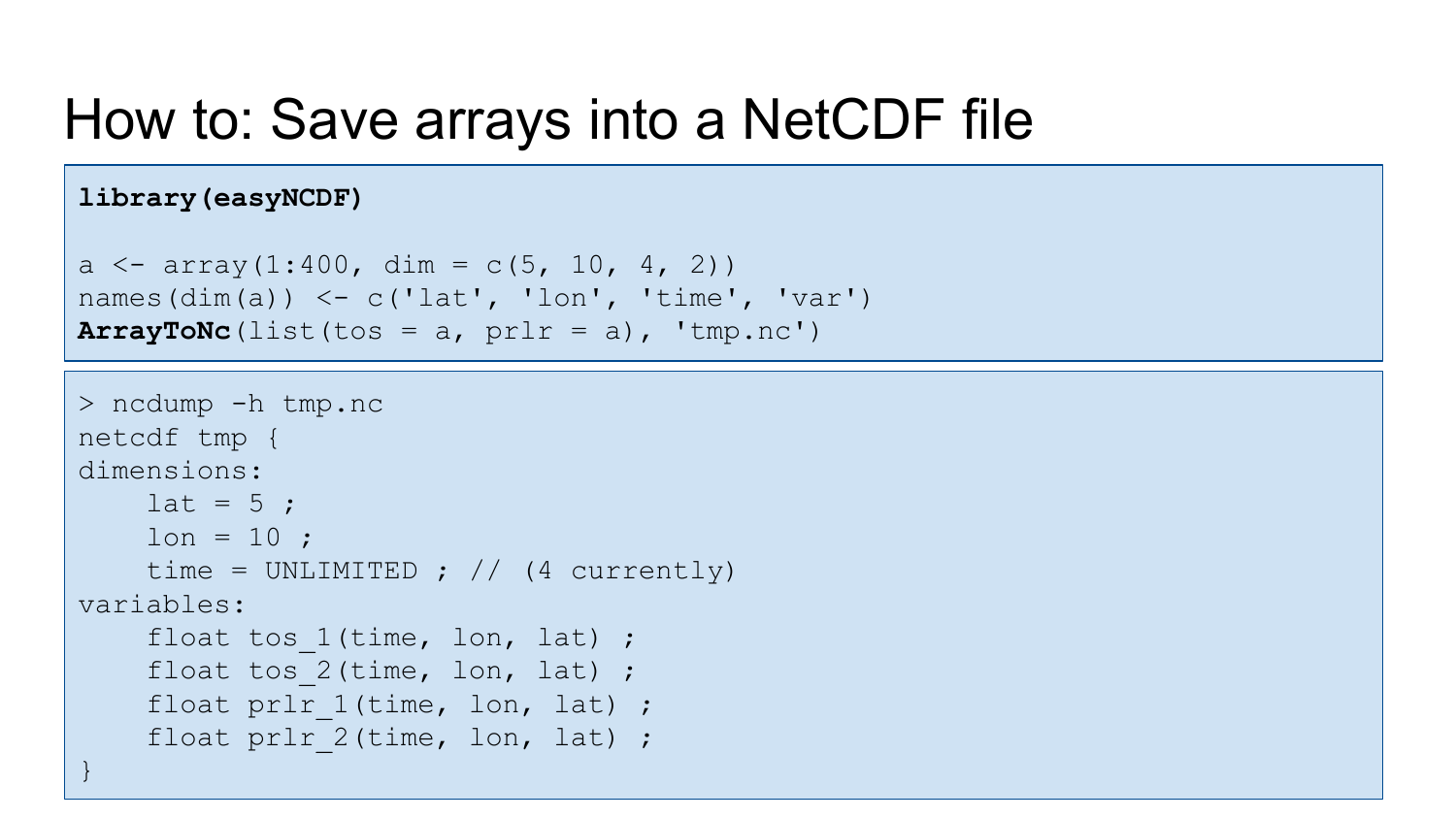### How to: Use downscaleR

#### **################## # Load s2dv data # ##################**

```
library(s2dverification)
sdates <- paste0(1981:2005, '1101')
```

```
data_train <- Load('tasmax', 'ecmwf/system4_m1', NULL, sdates[1:15],
                   leadtimemin = 1, leadtimemax = 2, output = 'lonlat',
                   lonmin = 0, lonmax = 10, latmin = 20, latmax = 30,
                   nmember = 3, nprocs = 2)
```

```
data_test <- Load('tasmax', NULL, 'jra55', sdates[16:25],
                  leadtimemin = 1, leadtimemax = 2, output = 'lonlat',
                   lonmin = 0, lonmax = 10, latmin = 20, latmax = 30,
                   nmember = 3, nprocs = 2)
```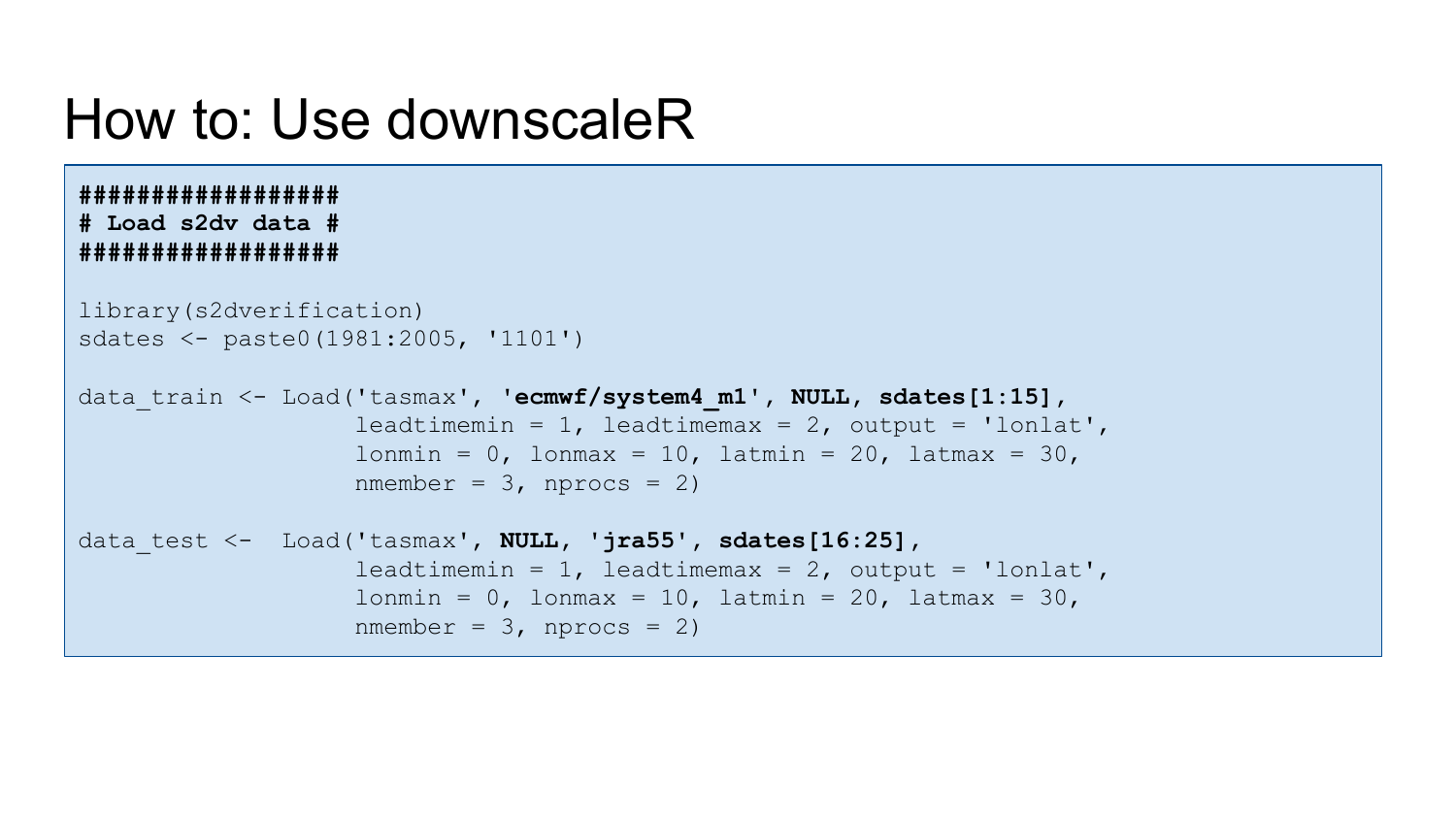### How to: Use downscaleR

#### **################################### # Transform objects to downscaleR # ###################################**

# Load code for bridging functions source('https://earth.bsc.es/gitlab/es/s2dverification/raw/develop-interface-downR/R/ DownRToS2dv.R') source('https://earth.bsc.es/gitlab/es/s2dverification/raw/develop-interface-downR/R/ S2dvToDownR.R')

# Apply them data\_train <- **S2dvToDownR**(data\_train) data test <- **S2dvToDownR**(data test)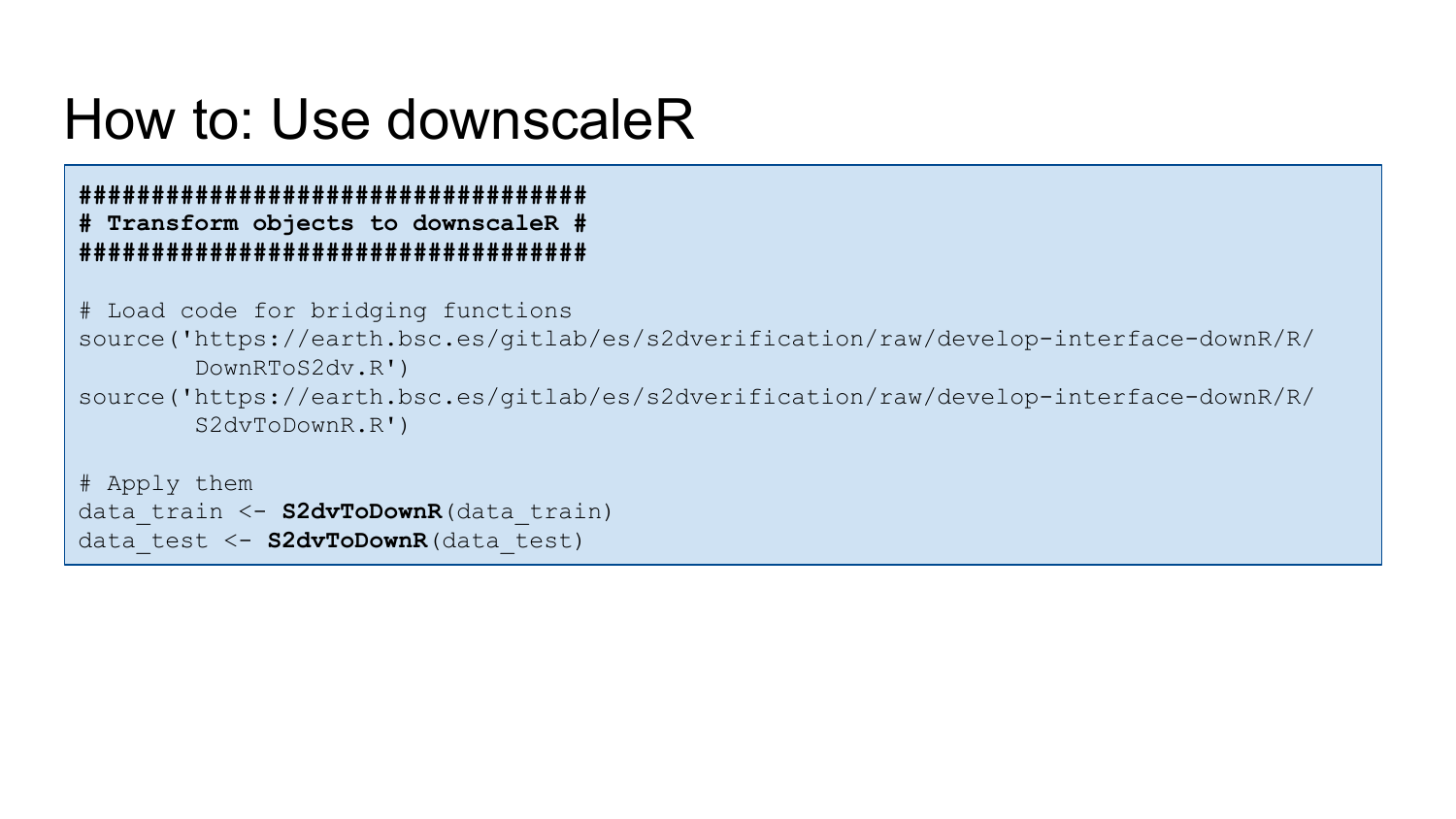### How to: Use downscaleR

Only one forecast time step supported simultaneously

```
##############################
# Apply downscaleR functions #
##############################
library(downscaleR)
# Downscaling obs + exp data for a single forecast time step, with the GLM method
ds <- downscale(subsetGrid(data_test$obs$"jra55"$"ftimes 1 to 2", season = 11),
                 subsetGrid(data_test$obs$"jra55"$"ftimes 1 to 2", season = 11),
                 subsetGrid(data_train$exp$"ecmwf"$"ftimes 1 to 2", season = 11),
                method = 'glm')##################################
```
**# Convert back to s2dv # ##################################** result <- **DownRToS2dv**(ds)

May develop Downscale() and BiasCorrect() functions in the future, which apply downscaleR functions to s2dverification arrays with multiple forecast time steps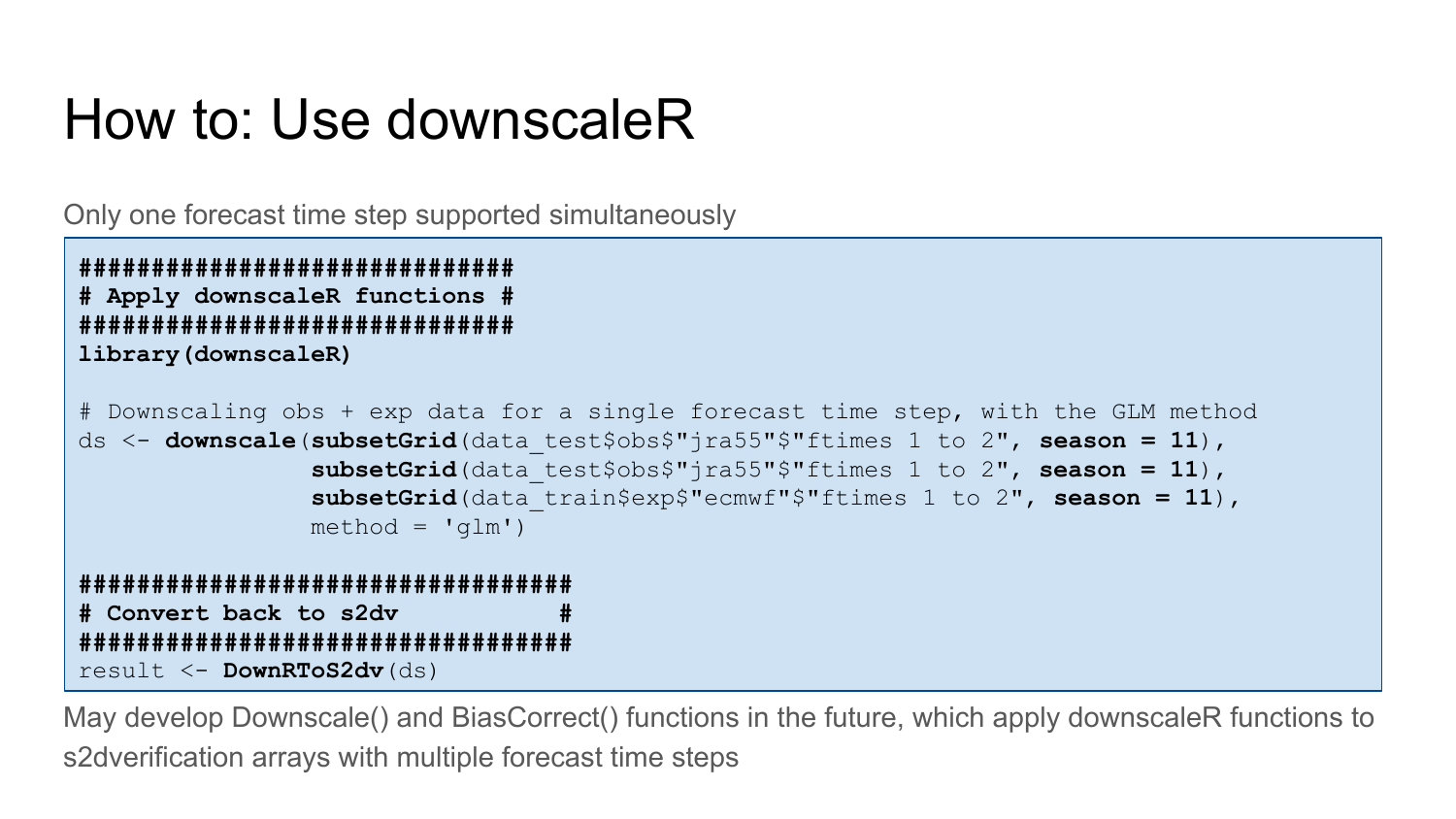#### How to: use multiApply to calculate scores/ extremes/anything in parallel. EnsRoca  $300 -$

- Extension of veriApply to a wider range of applications.
- Generally faster than using veriApply (or plyr functions) directly.
- Will be extended in the coming months to assist with the propagation of metadata
- See explanation, worked examples and some performance tests [here](https://docs.google.com/document/d/1moazFUMn-8kkMuwuX3d3CnbwTtt30kjMjMfiMf9cv5w/edit#).



Score function easvVerification s2dverification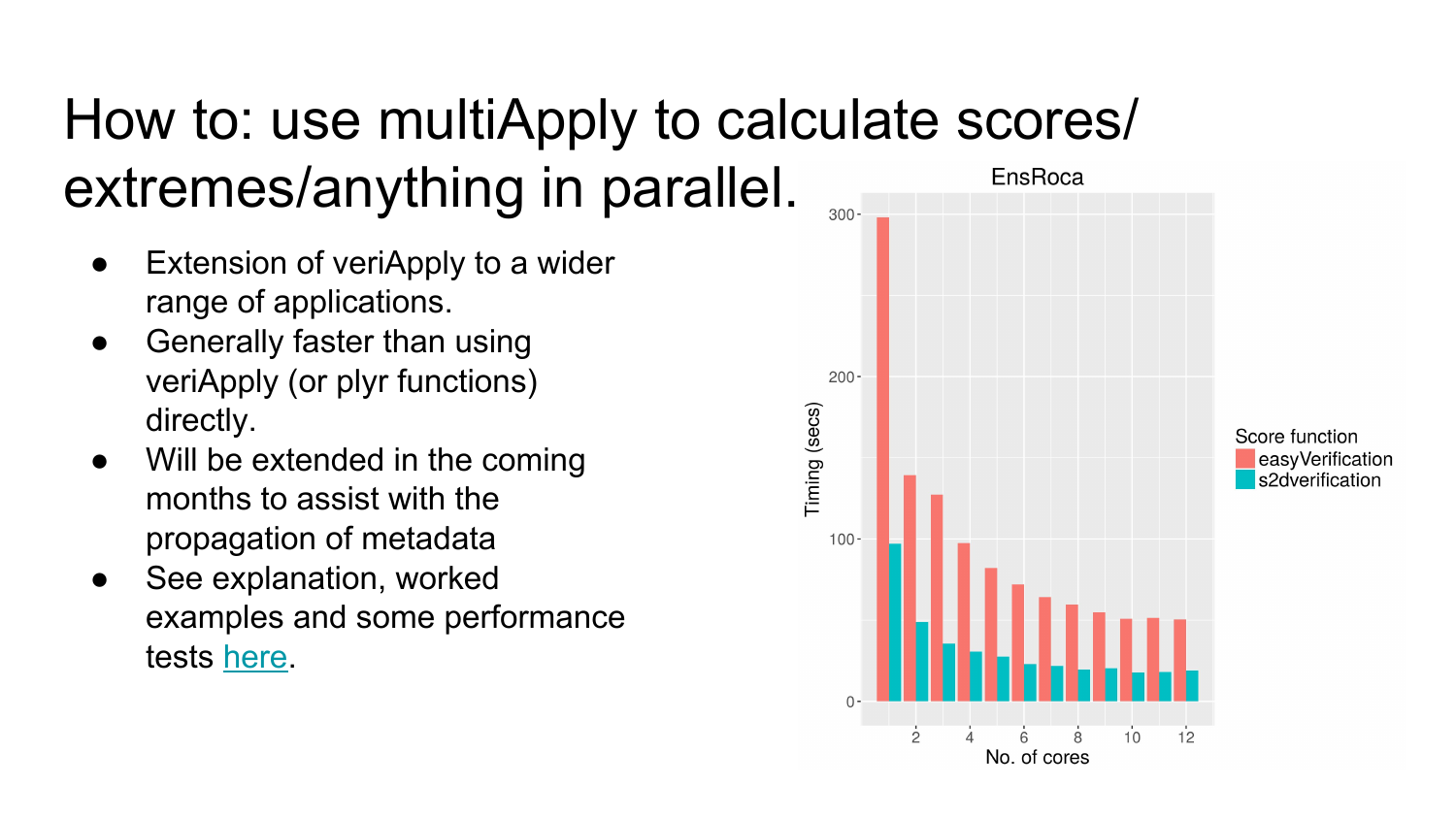### How to: use multiApply (Forecast binning)

Can use multiApply for preprocessing, e.g. forecast binning (see [here](https://earth.bsc.es/gitlab/es/s2dverification/tree/develop-AtomicProbBins) for a faster C++ implementation of ProbBins)

```
library(multiApply)
fcst \leq - Load(...) $mod
obs <- Load(...)$obs
margins fcst = list(c(3,4)) #Choose margins to apply the function over.
fcst bins = Apply(list(fcst), margins = margins fcst, AtomicFun = "Probins"
                   format = "probability", fcyr = "all",thr = c(1/3, 2/3), parallel = TRUE)
 margins obs = list(c(2, 3))obs bins \leq Apply(list(obs), margins = margins obs, AtomicFun = "ProbBins",
                    format = "probability", fcyr = "all",thr = c(1/3, 2/3), parallel = TRUE)
```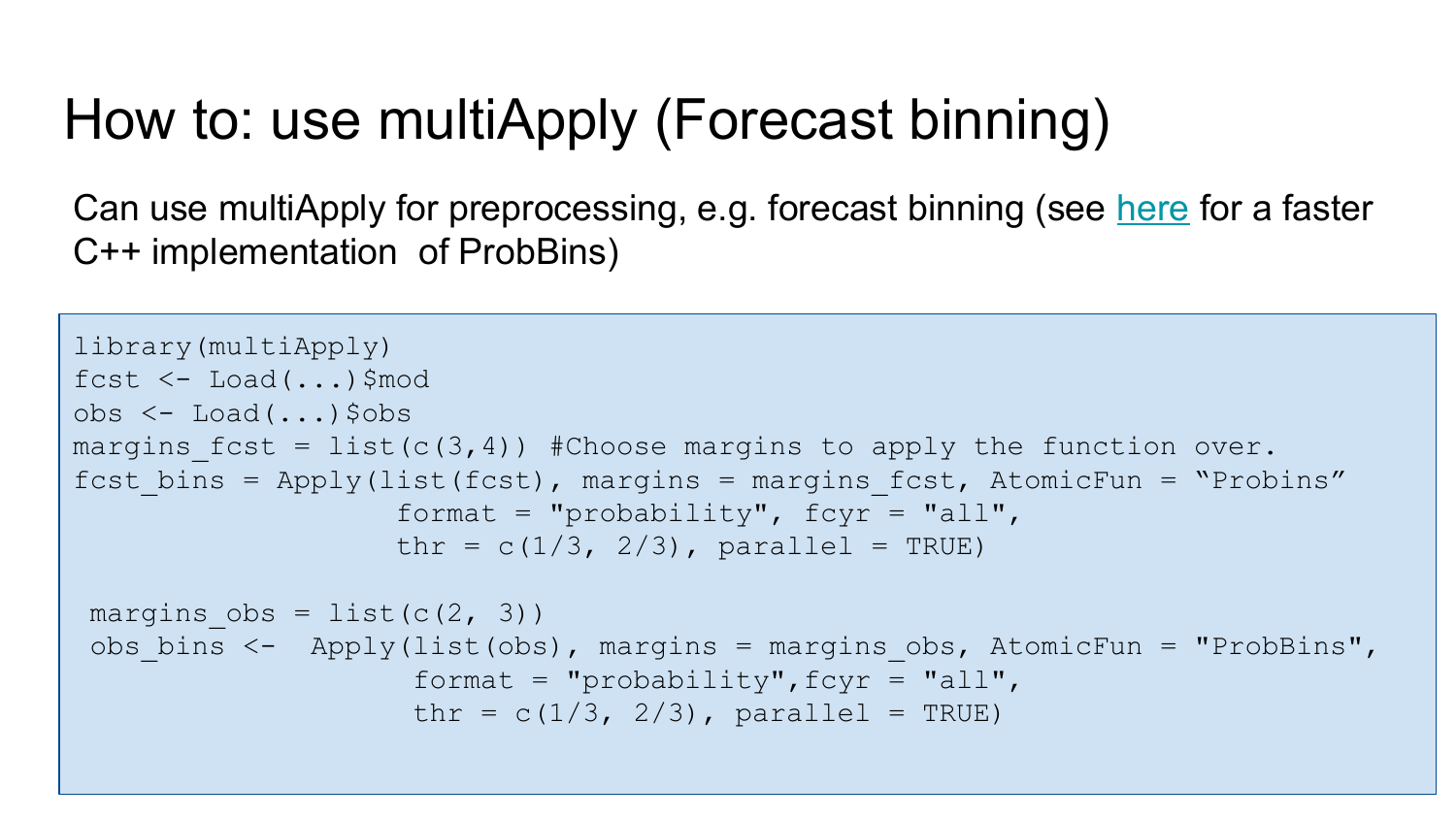## How to: use multiApply (EnsRoca)

Worked example - forecast binning + EnsRoca

```
margins = list(c(3,4), c(3,4))
roca <- Apply(list(fcst_bins, obs_bins), margins = margins, 
               AtomicFun = "EnsRoca", parallel = TRUE)
```
Comments:

- multiApply and ProbBins have been rigorously tested within the QA4Seas performance milestone and are therefore reliable.
- Extremes functions (heatwaves, droughts, floods) are also being developed under develop-MagicWP7 but are currently being tested for use in Magic.
- Computing-intensive functions in s2dverification will transparently use multiApply in the future.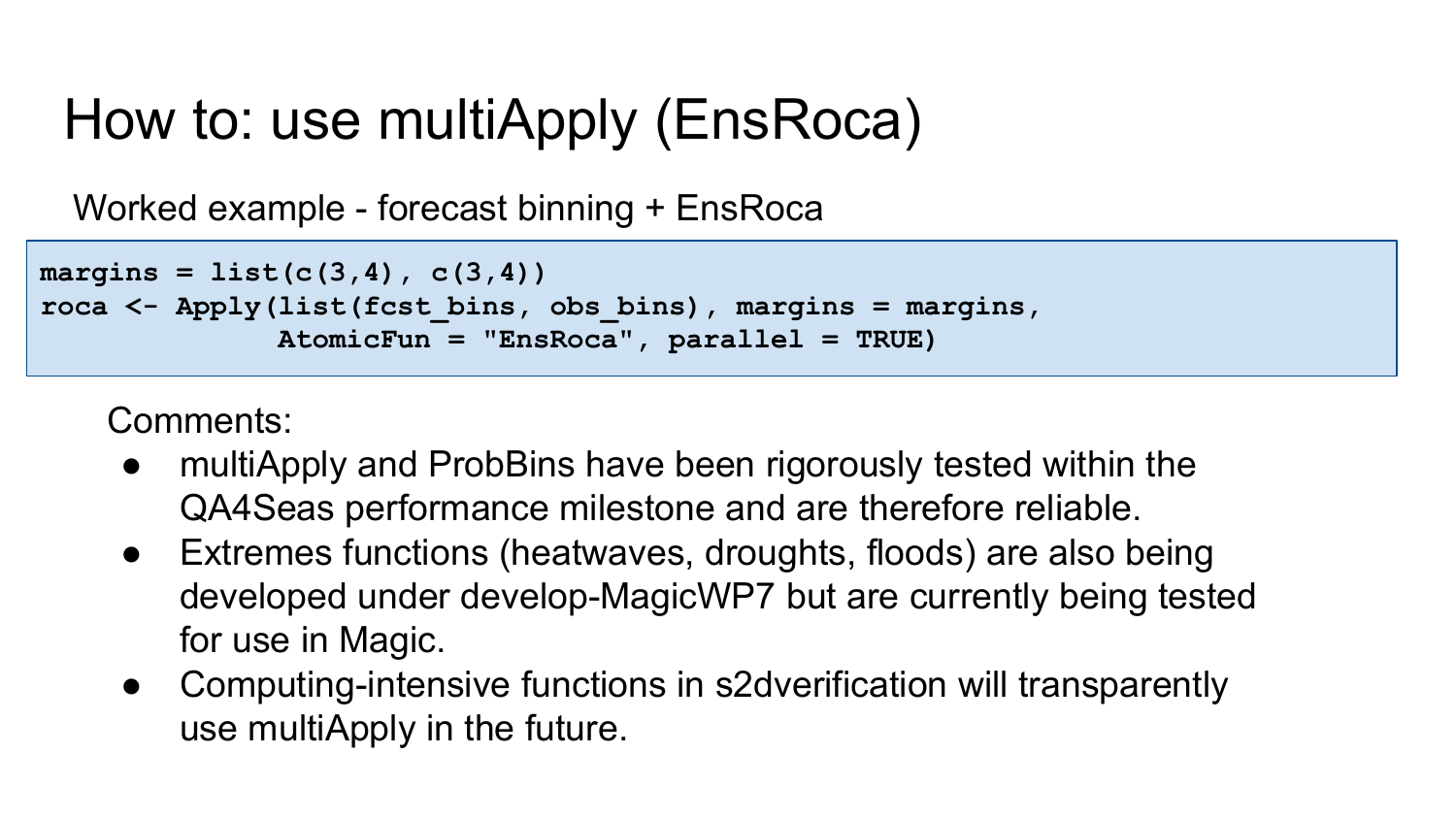### How to: compute weather regimes

A function for computing weather regimes has been developed under the develop-SeaIceModes branch on the s2dv gitlab.

A vignette with an example is available [here](https://earth.bsc.es/gitlab/es/s2dverification/blob/develop-SeaIceModes/Vignette/Regimes.md).

Currently the function takes arrays with dimensions c("sdate", "ftime", "lat", "lon"), and calculates the PCAs then applies clustering (k-means, hierarchical or k-medoids) to the data (anomalies and detrending should be done separately by the user).

**Coming soon**: Extension to multivariate input (apply the PCA analysis to the normalized data).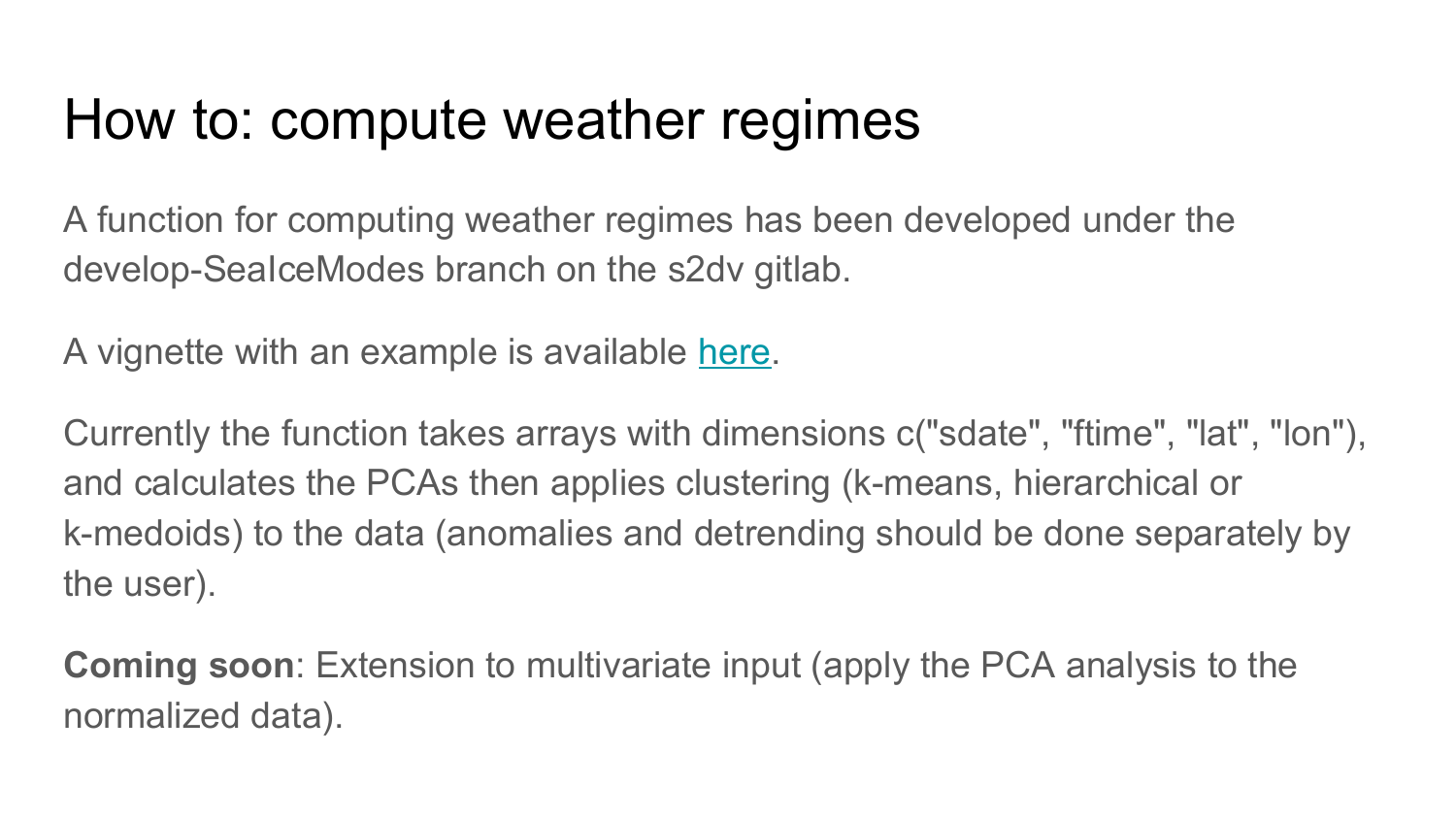# How to: use plotting functions

### PlotAno, PlotClim, PlotACC, PlotBox, PlotVsLTime

Useful for s2dverification time-series Hard to add components or customize

### PlotEquiMap, PlotStereoMap, PlotLayout

Useful for s2dverification maps (data on lonlat/gaussian grids) Lots of options but few projections and not 100% customizable

### ggplot2

Highly customizable time-series, maps and layouts Learning process. Not trivial to represent multi-dimensional arrays with ggplot2 PlotTimeSeries plots arrays that contain time-series using ggplot2

### **MapGenerator**

Department tool for python to draw maps. Highly customizable Will develop wrappers in the future to call MapGenerator from R. You can try using the rPython package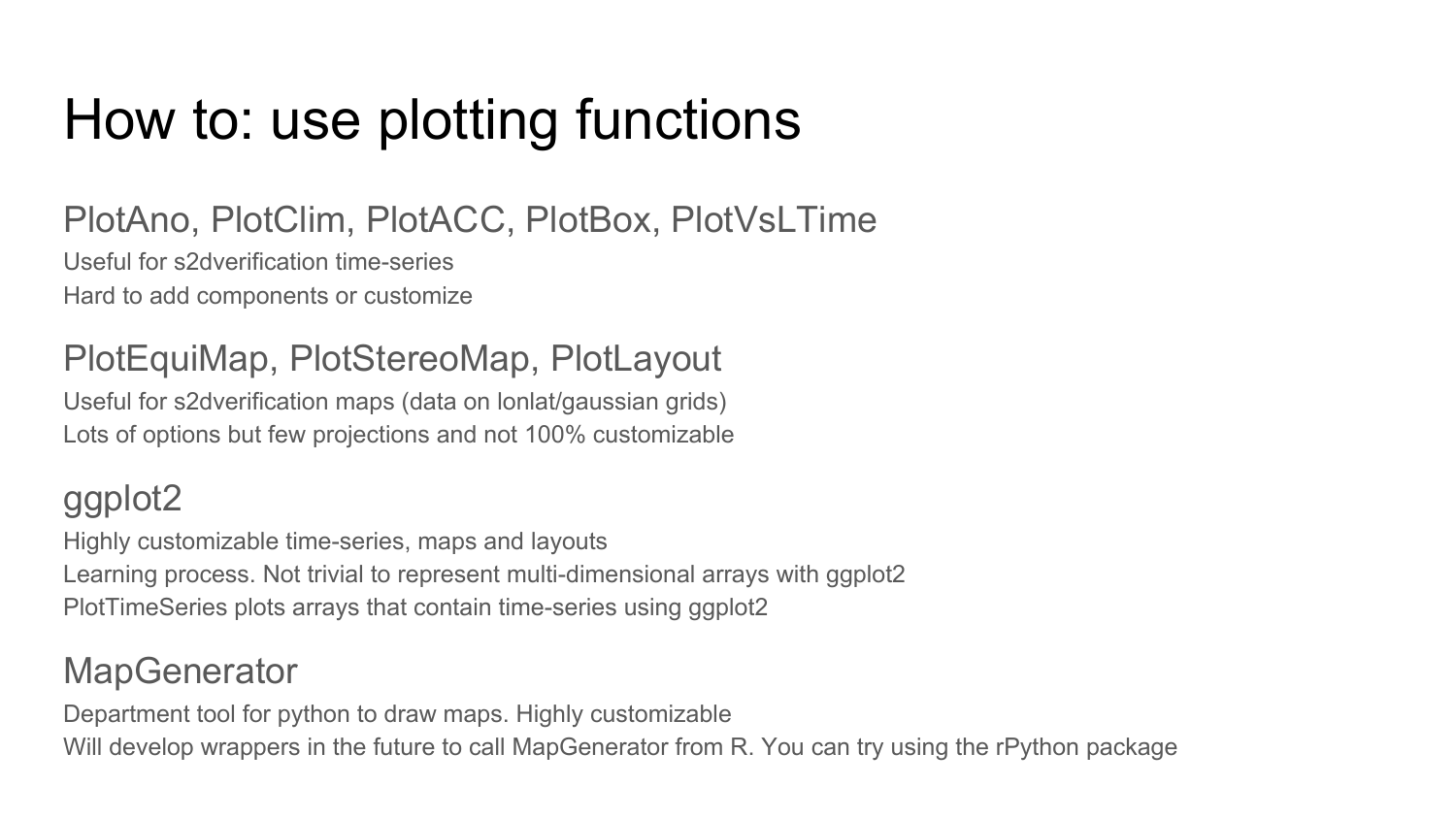# Chunking

You usually process complete data sets (or the complete subset you need)

This is becoming unsustainable

- Too much memory consumption
- Too much time

You should switch to processing data sets by chunks

Presentation on chunking, **Tuesday 19th September, 12:30, Aula Formación**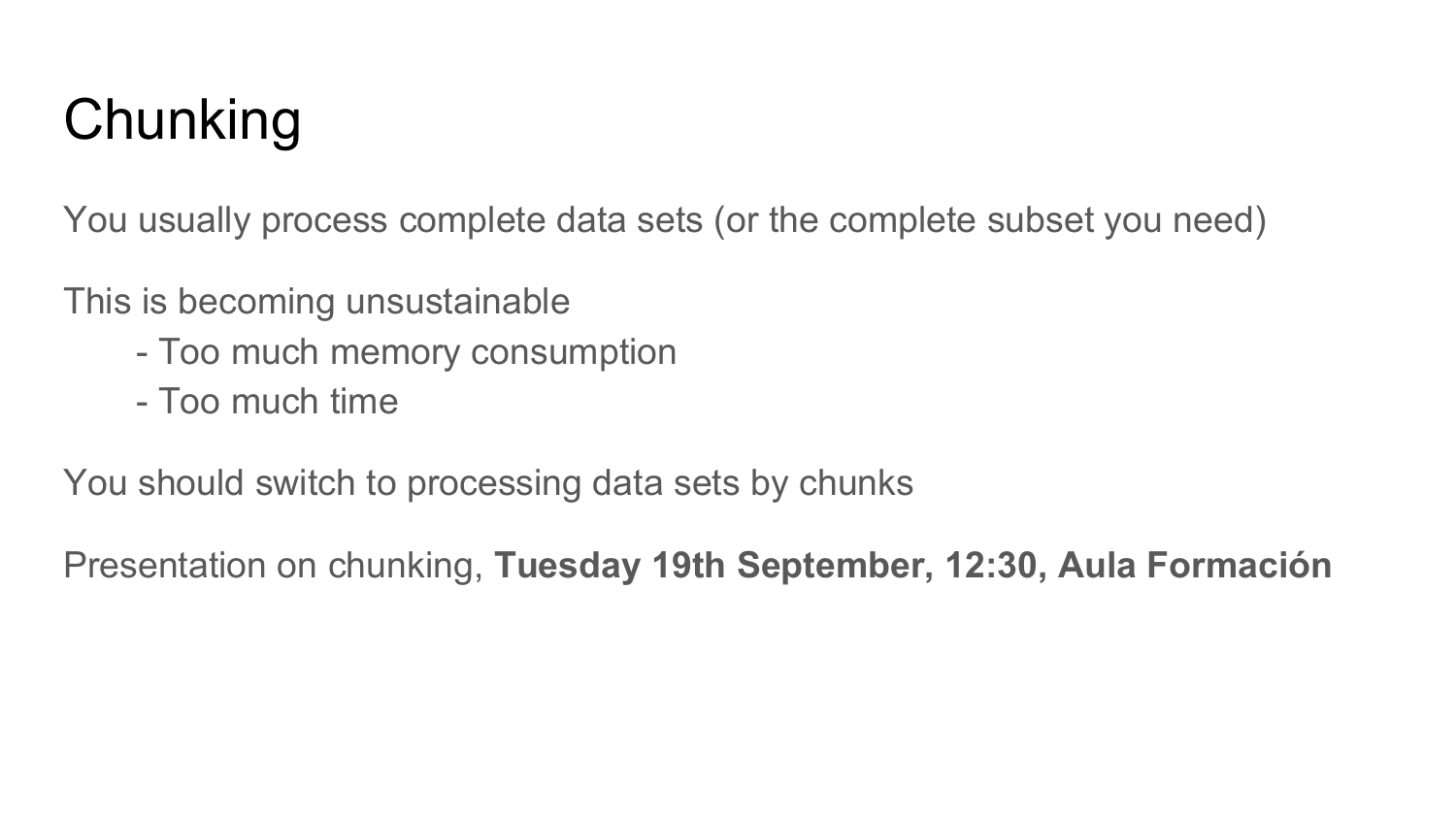# Developed functionality not yet available in s2d

Not yet included

- Extreme indices
- Weather regimes
- PlotTimeSeries (without provenance)
- downscaleR bridging functions
- Function to select lonlat regions
- Function to compute area-weighted means
- …

Scientists' developments (not fully adapted to s2dv):

- Vero's bias correction + Niti's improvements
- New plotting functionality: PlotMostLikelyTercile, hatching, contours, filled oceans
- Omar's functionality
- RMSE with bootstrap
- ...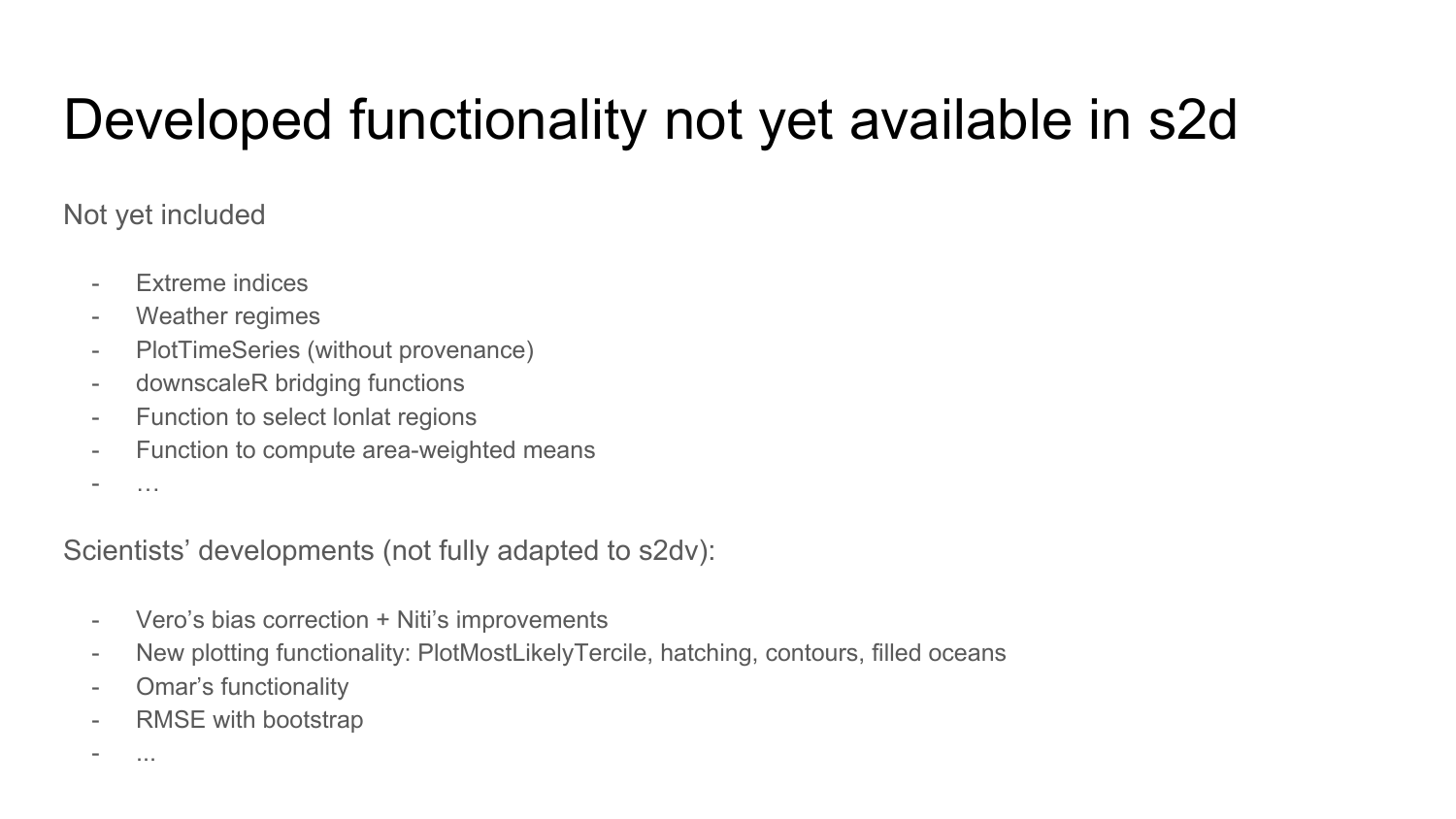### Development plan

Hiring someone else soon. ESS projects upcoming

- Inclusion of already developed functionality
- Progressive integration of scientists' functionality
- Development of MAGIC functionality (which functionality?)
- QA4Seas provenance, time-series plots
- Integration of startR with Load
- Compatibility break with use of multiApply + improved interface
- Updating vignettes + user formation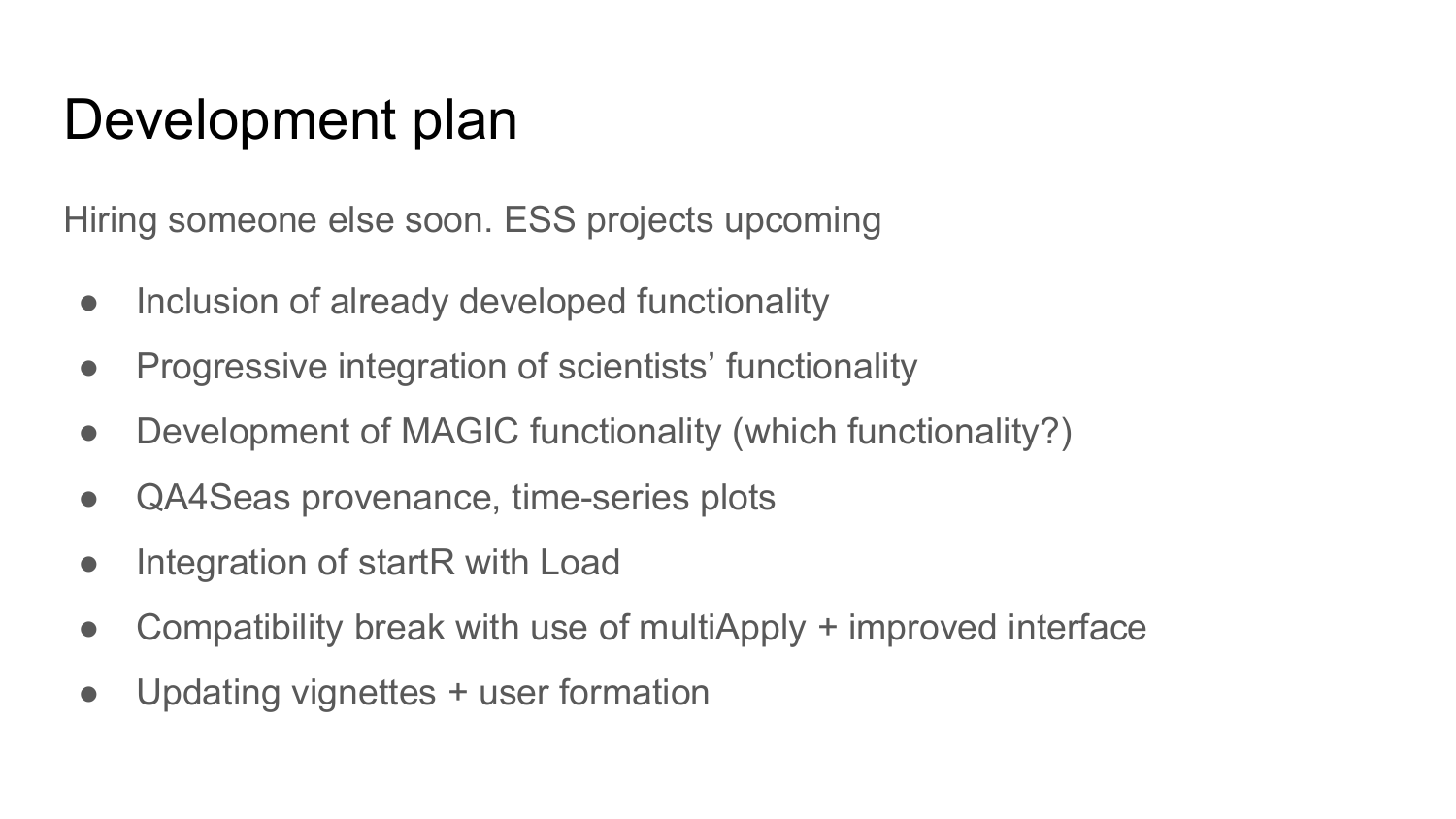### Release plan

- s2dverification 2.9.0 by December
	- Extreme indices
	- Weather regimes
	- $\circ$  ...
- s2dverification 2.10.0 by February
	- PlotTimeSeries with provenance
	- startR integrated into Load
- s2dv 3.0.0 by April
	- Clean interface
	- No need to know array dimension order

In the meantime you can use functionality available in the development branches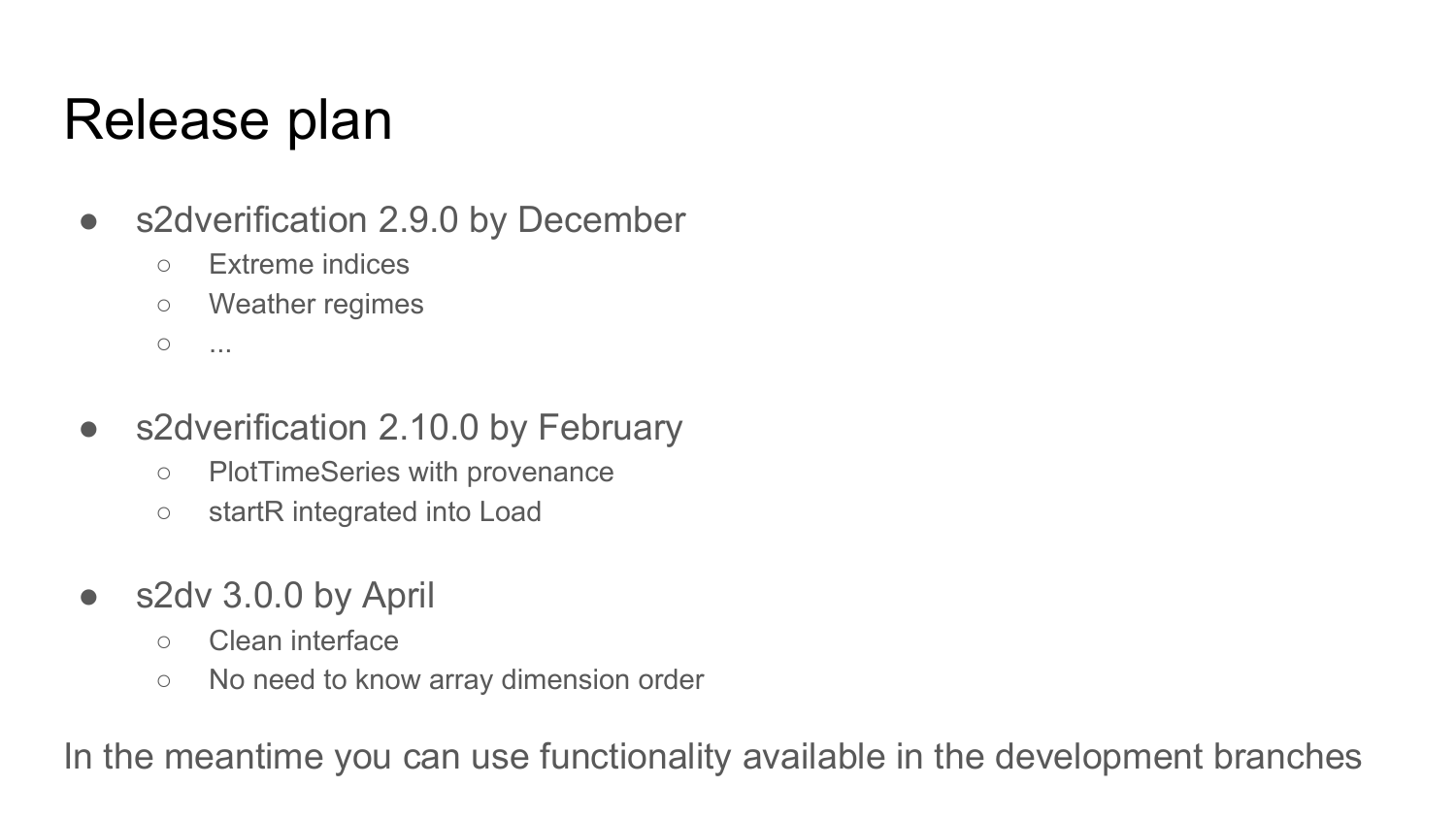

Suggestions?

Problems?

Needs?